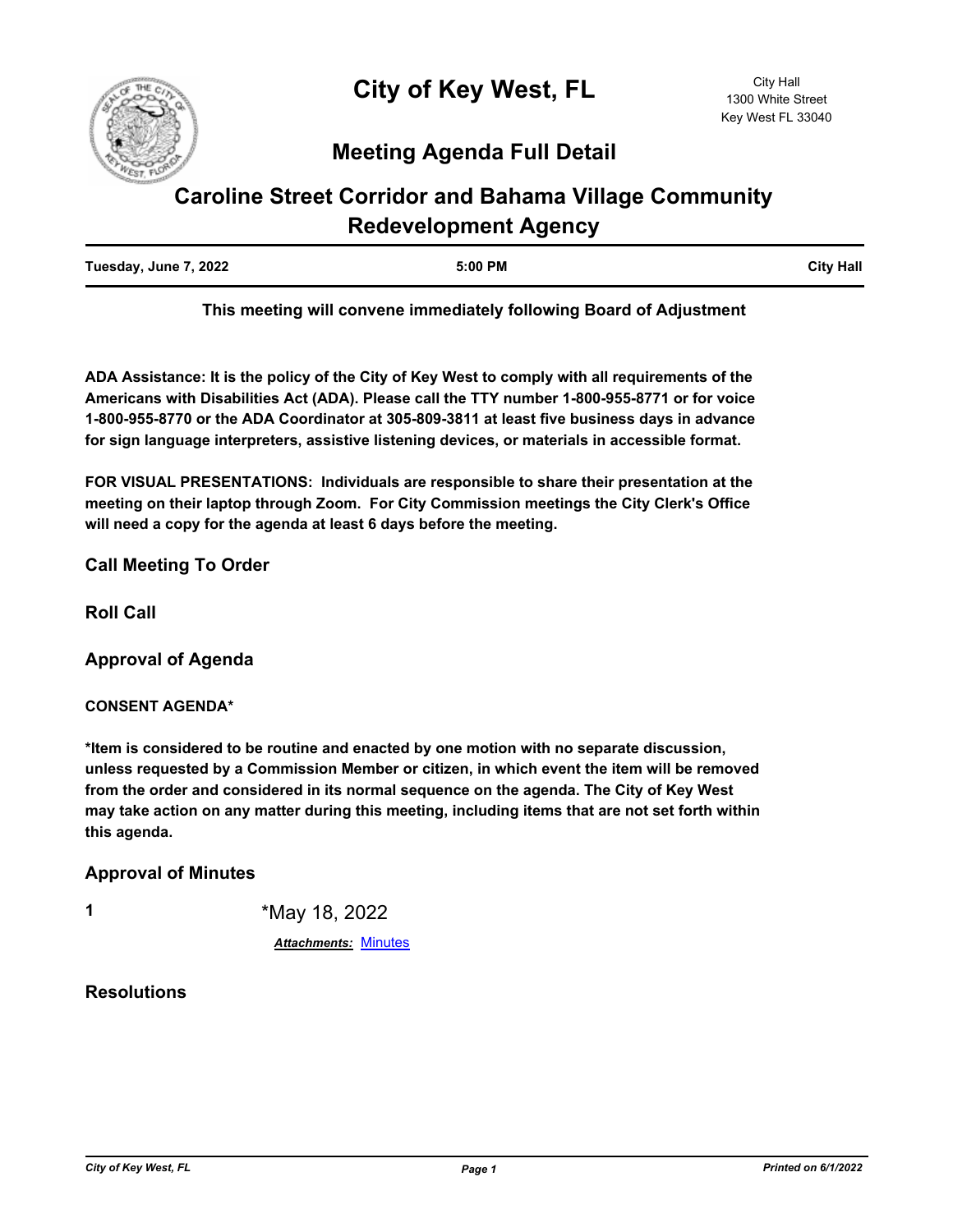**2** \*Approving the attached lease between the CRA and Renata Lavenir D/B/A Conch Electric Cars of Key West for premises at the Ferry Terminal; Authorizing the City Manager or designee to execute necessary documents upon consent of the City Attorney.

> **Sponsors:** City Manager McLauchlin **Attachments: [Resolution](http://KeyWest.legistar.com/gateway.aspx?M=F&ID=1f5ba9ae-db6d-43c9-a20e-08a4224b5244.pdf) [Executive Summary](http://KeyWest.legistar.com/gateway.aspx?M=F&ID=7d453bae-51df-4963-b959-0c6676daef7d.pdf)** [Lease Agreement](http://KeyWest.legistar.com/gateway.aspx?M=F&ID=b0c46267-2010-4acf-a6dc-17624a0a5a71.pdf) [Personal Guaranty](http://KeyWest.legistar.com/gateway.aspx?M=F&ID=e9d5ecc3-c353-47f4-b93a-a9ce42173b35.pdf) [Exhibit A](http://KeyWest.legistar.com/gateway.aspx?M=F&ID=a8fe974f-a8da-4730-864a-b06446de8637.pdf) [Exhibit B](http://KeyWest.legistar.com/gateway.aspx?M=F&ID=88b143ff-41dc-46b3-8254-faba34196549.pdf) [KW Bight Resolution 22-02](http://KeyWest.legistar.com/gateway.aspx?M=F&ID=ac2a3006-b871-46a7-ac26-31e9ad8e7d3e.pdf)

#### *Legislative History*

| 5/11/22 | Key West Bight            | Passed |
|---------|---------------------------|--------|
|         | Management District Board |        |

**3** \*Cancelling the contract between the City and One Source Restoration & Building Services, Inc. in response to ITB #21-014 for Re-bid Conch Republic Seafood Company (CRSC) Roof Replacement - Key West Historic Seaport (KB75021901); Authorizing budget transfers and adjustments, if necessary; Authorizing the City Manager to execute any necessary documents upon consent of the City Attorney.

> *Sponsors:* City Manager McLauchlin Attachments: [Resolution](http://KeyWest.legistar.com/gateway.aspx?M=F&ID=a1c57458-a8ba-4a53-a1b2-68d4bb45f456.pdf) [Executive Summary](http://KeyWest.legistar.com/gateway.aspx?M=F&ID=474b92a4-d4a6-44f5-8824-2c960f7c91e8.pdf) [Res #21-162](http://KeyWest.legistar.com/gateway.aspx?M=F&ID=cbb83d99-df90-4e00-a048-4301687a609e.pdf) **[Contract](http://KeyWest.legistar.com/gateway.aspx?M=F&ID=79cba371-581e-4604-8de3-408381bed8ea.pdf)** [NTP](http://KeyWest.legistar.com/gateway.aspx?M=F&ID=fc82be90-ebe5-422e-95d7-f2b816e05274.pdf)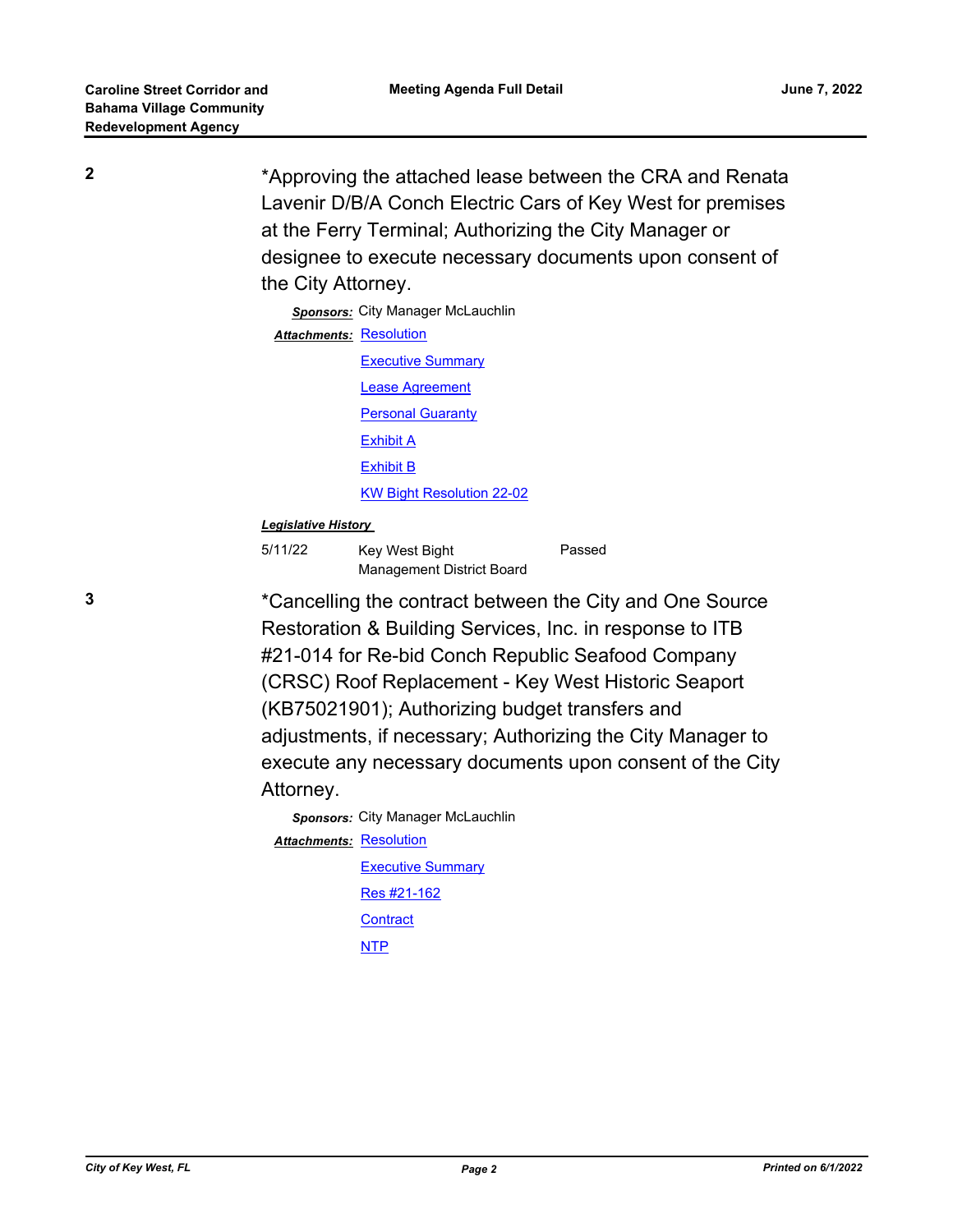**4** \*Approving the attached "Task Order 2022-01 Architectural & Engineering Design and Technical Services Key West Bight Plaza Design" between the City/CRA and William P. Horn Architect, PA in an amount not to exceed \$73,950.00; Authorizing the City Manager to execute necessary documents on behalf of the City/CRA, upon consent of the City Attorney; Authorizing any necessary budget amendments and transfers.

> **Sponsors:** City Manager McLauchlin **Attachments: [Resolution](http://KeyWest.legistar.com/gateway.aspx?M=F&ID=91054160-04ab-4244-80f8-9b93e59cdf68.pdf) [Executive Summary](http://KeyWest.legistar.com/gateway.aspx?M=F&ID=f9b694eb-5fdc-40c3-89b9-81ab96796245.pdf)** [Proposal](http://KeyWest.legistar.com/gateway.aspx?M=F&ID=3b99ae3b-e86a-4d59-9110-1c79d068fae2.pdf) [Res #20-141](http://KeyWest.legistar.com/gateway.aspx?M=F&ID=0a72eaa0-a29d-4680-a182-cdf2ea883005.pdf) [Contract Extension](http://KeyWest.legistar.com/gateway.aspx?M=F&ID=792bb6ff-0067-4fcc-909f-39b7c5dd054b.pdf)

#### *Legislative History*

| 5/11/22 | Key West Bight            | Passed |
|---------|---------------------------|--------|
|         | Management District Board |        |

**5** \*Approving the attached "Assignment of Water Testing Services Agreement" to assign a contract for water testing between the City/CRA and Flowers Chemical Laboratories to Eurofins Environment Testing Southeast, LLC on the same terms and conditions; Authorizing the City Manager to execute necessary documents upon consent of the City Attorney.

> *Sponsors:* City Manager McLauchlin Attachments: [Resolution](http://KeyWest.legistar.com/gateway.aspx?M=F&ID=0d25b4ab-8f4a-4318-9ca0-357264a16459.pdf) [Executive Summary](http://KeyWest.legistar.com/gateway.aspx?M=F&ID=3d5cab0e-9b2d-4dca-914c-94c31296c085.pdf) **[Assignment](http://KeyWest.legistar.com/gateway.aspx?M=F&ID=3224b1c4-3cf1-4691-8a4a-2ce2498ad103.pdf)** [Eurofins Insurance Certificate \(Flowers\) Key West](http://KeyWest.legistar.com/gateway.aspx?M=F&ID=28b9769e-8150-409d-b6f7-a6042547f60e.pdf) [W-9 Eurofins Environment Testing Southeast, LLC - DBA Eurofins Flowers - W-](http://KeyWest.legistar.com/gateway.aspx?M=F&ID=5724ae0e-70e9-4d4b-a968-26652827a0c2.pdf) [Current Contract Fully Executed](http://KeyWest.legistar.com/gateway.aspx?M=F&ID=bf96ed10-603a-461a-83eb-be518d58bc6f.pdf) [EUROFINS ENVIRONMENT TESTING SOUTHEAST, LLC - DE - Department o](http://KeyWest.legistar.com/gateway.aspx?M=F&ID=515a2304-ccdf-4b0b-bae5-a1bea15c6c6e.pdf)f [Flowers Acquisition Letter](http://KeyWest.legistar.com/gateway.aspx?M=F&ID=83986c5a-6b3e-40f6-8192-f1fc5b12e1ee.pdf) FLOWERS CHEMICAL LAB HOLDING, LLC - DE - Department of State Division [FLOWERS CHEMICAL LAB HOLDING, LLC - FL - MERGER](http://KeyWest.legistar.com/gateway.aspx?M=F&ID=d4860ddd-3901-42b3-9736-220f77def6ec.pdf)